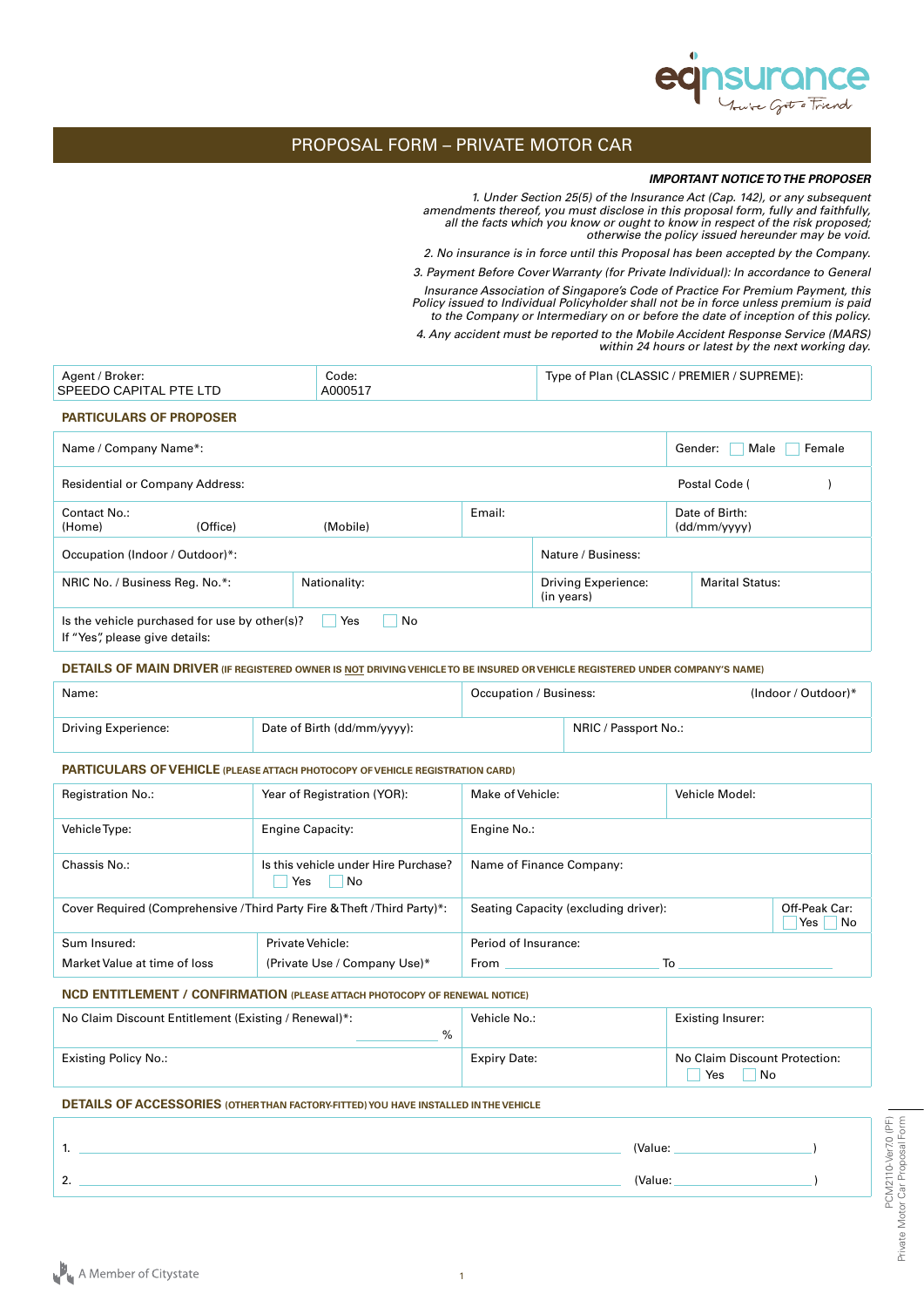

## **CLAIMS HISTORY OF PROPOSER AND MAIN / AUTHORISED DRIVER(S) (LAST 3 YEARS)**

| Yes, see details below.<br>Have you or authorised driver(s) had any motor insurance related claim over the last 3 years?<br>No. |                      |                           |  |                   |                     |
|---------------------------------------------------------------------------------------------------------------------------------|----------------------|---------------------------|--|-------------------|---------------------|
|                                                                                                                                 | No. Date of Accident | Name of Insurance Company |  | Details of Claims | <b>Claim Amount</b> |
|                                                                                                                                 |                      | $\mathbf{1}$              |  |                   |                     |
| 2.                                                                                                                              |                      |                           |  |                   |                     |
| 3.                                                                                                                              |                      |                           |  |                   |                     |
|                                                                                                                                 |                      |                           |  |                   |                     |

# **FOR COMPREHENSIVE PRIVATE CAR INSURANCE ONLY – NAMED DRIVER/S DECLARATION**

| Name:                                                                                                   | NRIC / Passport No.: |                      | Date of Birth (dd/mm/yyyy): |                             |
|---------------------------------------------------------------------------------------------------------|----------------------|----------------------|-----------------------------|-----------------------------|
| Male<br>Gender:<br>Female                                                                               |                      | Occupation:          |                             | (Indoor / Outdoor) $*$      |
| Driving Licence Registration Date:                                                                      |                      | Relationship:        |                             |                             |
| 2nd Named Driver (Note: For additional Named drivers, please attach a separate sheet with particulars.) |                      |                      |                             |                             |
| Name:                                                                                                   |                      | NRIC / Passport No.: |                             | Date of Birth (dd/mm/yyyy): |
| Male<br>Gender:<br>Female                                                                               |                      | Occupation:          |                             | (Indoor / Outdoor) $*$      |
| Driving Licence Registration Date:                                                                      |                      | Relationship:        |                             |                             |

# **GENERAL QUESTIONS**

| 1. Have you or your authorised driver(s) been convicted of or having prosecutions pending for any motoring offences<br>(Other than parking offences) in the last 3 years? | Yes | No |
|---------------------------------------------------------------------------------------------------------------------------------------------------------------------------|-----|----|
| 2. Have you or your authorised driver been given / accumulated demerit points during the last 24 months?                                                                  | Yes | No |
| 3. Have you or your authorised driver had any motor insurance proposal declined, cancelled or renewal rejected by<br>any insurance Company?                               | Yes | No |
| 4. Have you or any of your authorised driver suffered any disease or infirmity that could impair the ability to drive?                                                    | Yes | No |
| 5. Has your car been modified / altered from the original manufacturer's specification?<br>If "Yes", please give details:                                                 | Yes | Nο |

## **PERSONAL DATA COLLECTION STATEMENT**

To evaluate, process and administer this application or transaction, it is necessarily for us to collect, use, disclose and/or process your personal data or personal information about you. Such personal data includes information collected in this form, or in any document provided, or to be provided to us by you or from other sources.

#### **A. Purpose of Collection**

- The personal data belonging to you and your insured/s may be collected, used and disclosed for the purposes of:
- a. carrying out identity checks;
- b. deciding whether to insure or continue to insure you and your insured persons;
- c. providing advice for product recommendation based on your profile;
- d. processing any claims under your policy, including the settlement of claims and any necessary investigations relating to the claims;
- e. communicating on any matters relating to the services and/or products which you are entitled to under this policy;
- f. responding to your inquiries or instructions and providing ongoing services, under your policy;
- g. making or obtaining payments and recovering any debt owed to us;
- h. detecting and preventing fraud, unlawful or improper activities;
- i. conducting market research and statistical analysis;
- j. coaching employees for customer service quality assurance;
- k. reinsuring risks and for reinsurance administration; and
- l. complying with all applicable laws, including reporting to regulatory and industry entities.

# **B. Disclosure of Data**

The personal data belonging to you and your insured/s may be disclosed for the purposes set out in Section A above to the parties below:

- a. Third party service vendors, suppliers, agents, reinsurers, or intermediaries;
- b. Medical Professionals and Institutions;
- c. Local or overseas service third party vendors that provide us with services such as printing, mail distribution, data storage, data entry, marketing and research, disaster recovery or emergency assistance services;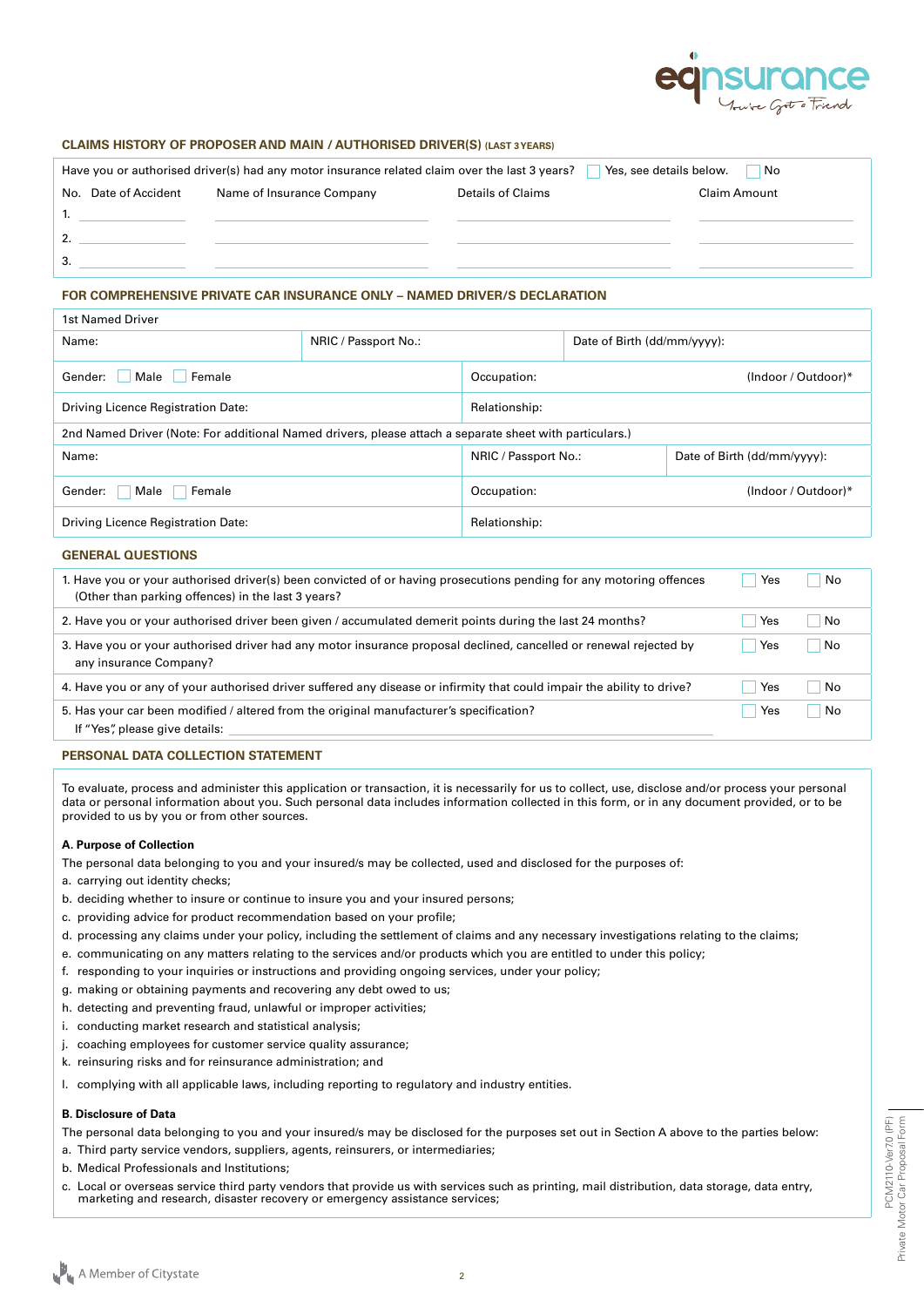

| d. Debt collection agencies; |  |
|------------------------------|--|
|------------------------------|--|

- e. Dispute resolution parties;
- f. Parties that assist us to investigate, administer and adjudicate claims;
- g. Financial institutions;
- h. Credit reference agencies;
- i. Industry associations; and
- j. To any regulatory, government and statutory body to comply with applicable, laws or regulation or upon their valid request.

#### **C. Personal Data Access and Amendments**

You can request access to your personal data collected by us, and to make any corrections to your personal data so as to keep it updated. We may charge you a reasonable fee for providing you with the service.

#### **D. Marketing Option**

Please indicate if you wish to receive marketing or promotional materials on our products or services via the following modes of communication;

Telephone call **Text Message Mail All Email Email** Email Email

| Mail<br>$\sim$ |  |
|----------------|--|
|                |  |

If you do not indicate your option here, we will follow any existing option you may have indicated previously.

#### **E. Withdrawal Option of the collection and use of your personal data**

You may make your request to withdraw your consent, access or correct your personal data by writing to: The Data Protection Officer, EQ Insurance, 5 Maxwell Road, #17-00 Tower Block, MND Complex, Singapore 069110. Alternatively, you can email to dpo@eqinsurance.com.sg.

Neither EQ Insurance nor any of its employees shall be liable for any loss or damage suffered by you or any user as a result of any disclosure of any personal data which you have consented to us and/or any of its employees disclosing.

Altering on this "Personal data collection statement" is strictly prohibited. Any attempt to do so will be of no effect.

### **PERSONAL ACCIDENT - ENHANCED COVER EXCLUSIVE OFFER!**

This policy includes a \$50,000 Personal Accident whilst driving. You can now enhance it by an additional \$100,000 sum insured worldwide coverage for just an additional top-up premium of S\$50 (inclusive of GST).

■ Yes! I want to be covered for S\$100,000 Personal Accident at only S\$50 (inclusive of GST). ■ No

| Declined Risks - Industrial workers using heavy machinery; woodworking related occupation involving aviation activities; armed services person-  |
|--------------------------------------------------------------------------------------------------------------------------------------------------|
| nel, police force personnel and fire fighters; construction or skilled workers; ship crew or workers on board vessels, stevedores, shipbreakers; |
| occupations involving diving, platforms, oil and gas rig and / or offshore work; occupation involving heights, underground, heat and handling of |
| hazardous chemical or electricity; professional sports team; professional divers and jockeys; welders and the like.                              |

# **DECLARATION**

- (1) I/We have declared to the best of my/our knowledge and belief that all the answers given in this Proposal are true and correct and I/We have not withheld any information likely to affect acceptance of this Proposal.
- (2) I/We agree that this Proposal shall be the basis of the Contract between me/us and the Company and I/We further agree to accept the Company's policy subject to the terms exclusions and conditions expressed therein, endorsed thereon or attached thereto.
- (3) I/We undertake the vehicle to be insured is and will be kept in a GOOD CONDITION, and will not be driven by any person whom to my/our knowledge has been refused motor insurance or continuance therefore.

If this Proposal has not been completed by me/us personally, I/we declare that I/we have read the completed form and accept full responsibility for the answers.

Signature of Proposer (and Company Stamp if Proposer is a Company) Date

## **FOR OFFICIAL USE:**

| Premium (w/GST): | xcess<br>. | . Bv:<br>۱τρι | Date: |
|------------------|------------|---------------|-------|
|                  |            |               |       |

5 Maxwell Road #17-00 Tower Block MND Complex Singapore 069110 tel 65 6223 9433 | fax 65 6224 3903 | distribution@eqinsurance.com.sg | www.eqinsurance.com.sg reg no. 1978-00490-N